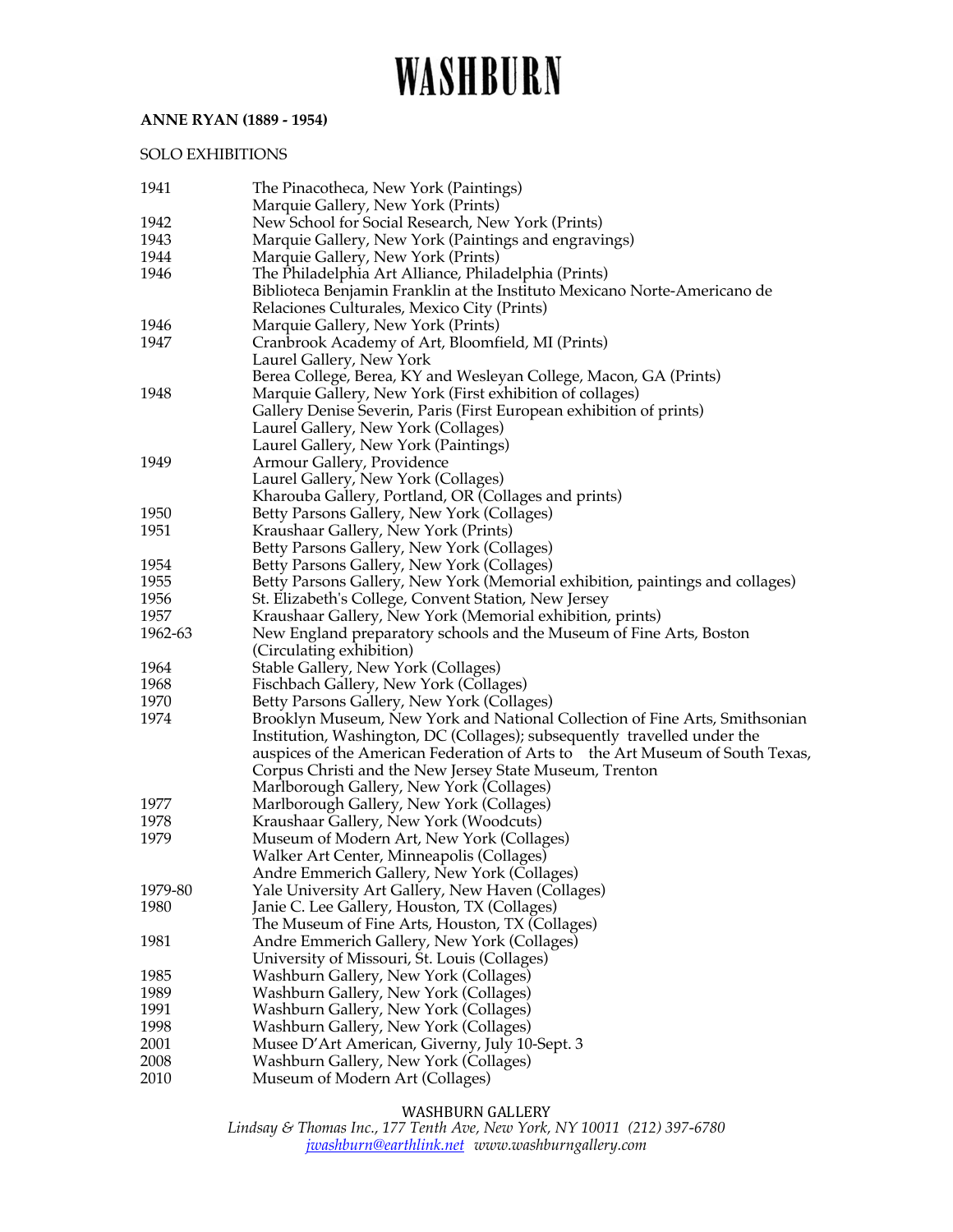## SOLO EXHIBITIONS (Cont.)

2017 Davis and Langdale, New York (Collages) 2022 Washburn Gallery, New York (Collages)

### GROUP EXHIBITIONS

| "Hayter & Atelier XVII," Museum of Modern Art, New York.                                                                                         |
|--------------------------------------------------------------------------------------------------------------------------------------------------|
| "Atelier XVII," Willard Gallery, New York.                                                                                                       |
| "National Exhibition of Prints, 1945," Library of Congress, Washington, DC.                                                                      |
| Exhibited annually in exhibition of prints at the Brooklyn Museum, NY.                                                                           |
| Grand Central Gallery, New York (Prints)                                                                                                         |
| "45th Annual Watercolor and Print Exhibition." Pennsylvania Academy of Fine                                                                      |
| Arts, Philadelphia.                                                                                                                              |
| Society of the Four Arts, Palm Beach, FL.                                                                                                        |
| "Abstract Painting and Sculpture in America," Museum of Modern Art, New                                                                          |
| York.                                                                                                                                            |
| "Some American Prints, 1945-1959," Museum of Modern Art, New York and                                                                            |
| Whitney Museum of American Art, New York.                                                                                                        |
| "Arshile Gorky Y el Arte Contemporaneo Norte Americano," La Galeria                                                                              |
| Arquitac, Guadalajara, Mexico.                                                                                                                   |
| Ninth Street Gallery, New York.                                                                                                                  |
| "New Expressions in Fine Printmaking," Brooklyn Museum, New York.<br>"50th Annual International Exhibition of Watercolors, Prints and Drawings," |
|                                                                                                                                                  |
| Pennsylvania Academy of Fine Arts, Philadelphia.<br>"Contemporary American Prints," Boston Public Library, MA.                                   |
| Annual Exhibition, Whitney Museum of American Art, New York.                                                                                     |
| "14 Painter-Printmakers," Stable Gallery, New York                                                                                               |
| Tanager Gallery, New York.                                                                                                                       |
| "Modern Amerikaanse Grafick," Gemeentemuseum Gravenhage, Netherlands.                                                                            |
| "14 Painter-Printmakers," Kraushaar Gallery, New York later                                                                                      |
| circulated by the American Federation of Arts.                                                                                                   |
| "New Jersey Artists," Newark Museum, Newark, NJ.                                                                                                 |
| "International Color Woodcuts," Victoria and Albert Museum, London.                                                                              |
| "International Collage Exhibition," Rose Fried Gallery, New York.                                                                                |
| "Abstract Art (1910 to Today)," Newark Museum, NJ.                                                                                               |
| "Assemblages," Museum of Modern Art, New York, and Dallas Museum for                                                                             |
| Contemporary Art, TX and San Francisco Museum of Art, CA. (Organized by                                                                          |
| Mr. William Seitz)                                                                                                                               |
| "American Collages," Museum of Modern Art, New York, May 10-June 25, 1965                                                                        |
| and travelling: State University College, Oswego, NY; Wells College, Aurora,                                                                     |
| NY;                                                                                                                                              |
| Chatham College, Pittsburgh, PA; Allentown Art Museum, PA; Goucher College,                                                                      |
| Towsen, MD; Kresge Art Center-Michigan State University, East Lansing, MI;                                                                       |
| Cowe College, Cedar Rapids, IA; Delaware Arts Center, Wilmington, DE;                                                                            |
| State University Collage, Geneseo, NY; Museum Boymans van Beuningen,                                                                             |
| Rotterdam, The Netherlands; Museum Voor Stad en Lande, Groningen, The                                                                            |
| Netherlands; Court Gallery, Copenhagen, Denmark; Kunsternes Hus, Oslo,                                                                           |
| Sweden; Amos Anderson Art Gallery, Helsinki, Finland; Liljevalchs Konsthall,                                                                     |
| Stockholm, Sweden.                                                                                                                               |
| (Travelled through June 18, 1967)<br>"Betty Parsons' Private Collection," Finch College Museum of Art, New York;                                 |
| Cranbrook Academy of Art, Bloomfield, MI; Brooks Memorial Art Gallery,                                                                           |
| Memphis, TN.                                                                                                                                     |
| "American Painting," Davis & Long, New York.                                                                                                     |
| "Twelve Americans: Masters of College," Andrew Crispo Gallery, New York.                                                                         |
|                                                                                                                                                  |
|                                                                                                                                                  |

WASHBURN GALLERY

*Lindsay & Thomas Inc., 177 Tenth Ave, New York, NY 10011 (212) 397-6780 jwashburn@earthlink.net www.washburngallery.com*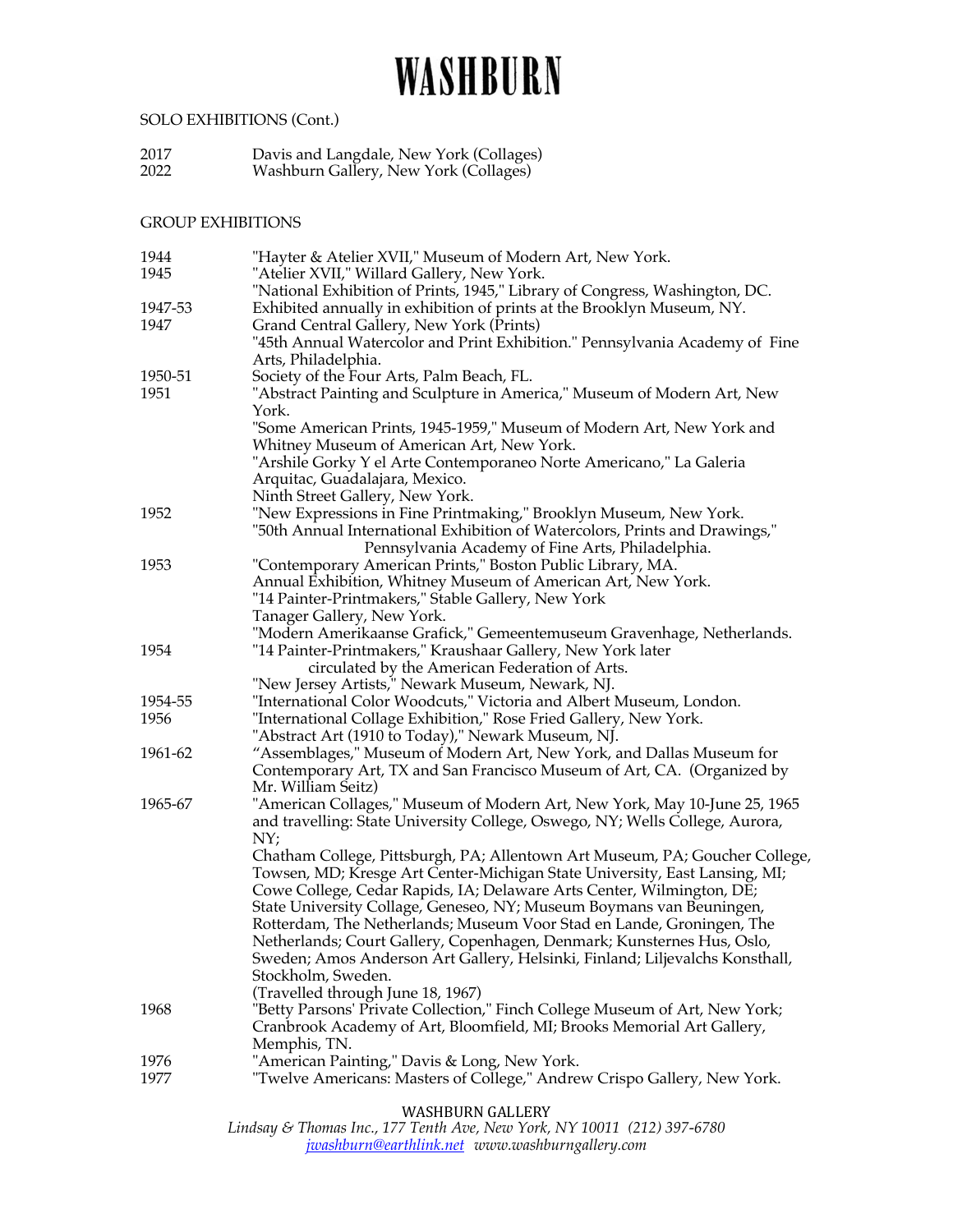#### GROUP EXHIBITIONS (Cont.)

| "Collages: American Masters," Montclair Art Museum, Montclair, NJ.               |
|----------------------------------------------------------------------------------|
| "American Women Artists Part I: 20th Century Pioneers," Sidney Janis Gallery,    |
| New York (Collages)                                                              |
| "Underknown; 12 Artists Reseen in 1984," P.S. 1, Long Island City, NY (Collages) |
| "Preview and Review," Washburn Gallery, New York.                                |
| "Two Decades: 1950 & 1960," Washburn Gallery, New York                           |
| "Anne Ryan & Circle," Washburn Gallery, New York.                                |
| "Past Present," Washburn Gallery, New York.                                      |
| "Past Present," Washburn Gallery, New York.                                      |
| "Art on Paper", Weatherspoon Art Gallery, NC                                     |
| "Works on Paper", Washburn Gallery, NY                                           |
| "Agnes Martin, Alice Trumbull Mason and Anne Ryan," Washburn Gallery, NY         |
| "Merz: From Kurt Schwitters to the Present Day"                                  |
| Traveling exhibition in Germany:                                                 |
| Sprengel Museum, Hannover                                                        |
| Kunstammlung Nordrhein Westfallen, Dusseldorf                                    |
| Haus Der Kunst Munchen                                                           |
|                                                                                  |

#### PUBLIC COLLECTIONS

Wadsworth Atheneum, Hartford, CT. Yale University Art Gallery, New Haven, CT. Addison Gallery of American Art, Andover, MA. Williams College Museum of Art, Williamstown, MA. Walker Art Center, Minneapolis, MN. Ciba-Geigy Art Collection, Ardsley, NJ. Montclair Art Museum, Montclair, NJ. Museum of Modern Art, New York, NY Newark Museum, Newark, NJ. New Jersey State Museum, Trenton, NJ. Lamont Gallery, Exeter, NH. Brooklyn Museum, Brooklyn, NY. College Art Gallery, State University College, New Paltz, NY. Metropolitan Museum of Art, New York, NY. Whitney Museum of American Art, New York, NY. Rhode Island School of Design Museum, Providence, RI. Museum of Fine Arts, Houston, TX. Corcoran Gallery of Art, Washington, DC. Hirshhorn Museum and Sculpture Garden, Washington, DC. National Collection of Fine Arts, Washington, DC.

#### ARCHIVES

Newark Public Library, Newark (literary papers), NJ. Archives of American Art, Smithsonian Institution, NY.

#### BIBLIOGRAPHY

Ryan, Anne. Lost Hills, 1925 (poetry). Ryan, Anne. Raquel, 1926 (novel). Ryan, Anne. Fra Junipero Serra, 1932 (biography).

> WASHBURN GALLERY *Lindsay & Thomas Inc., 177 Tenth Ave, New York, NY 10011 (212) 397-6780 jwashburn@earthlink.net www.washburngallery.com*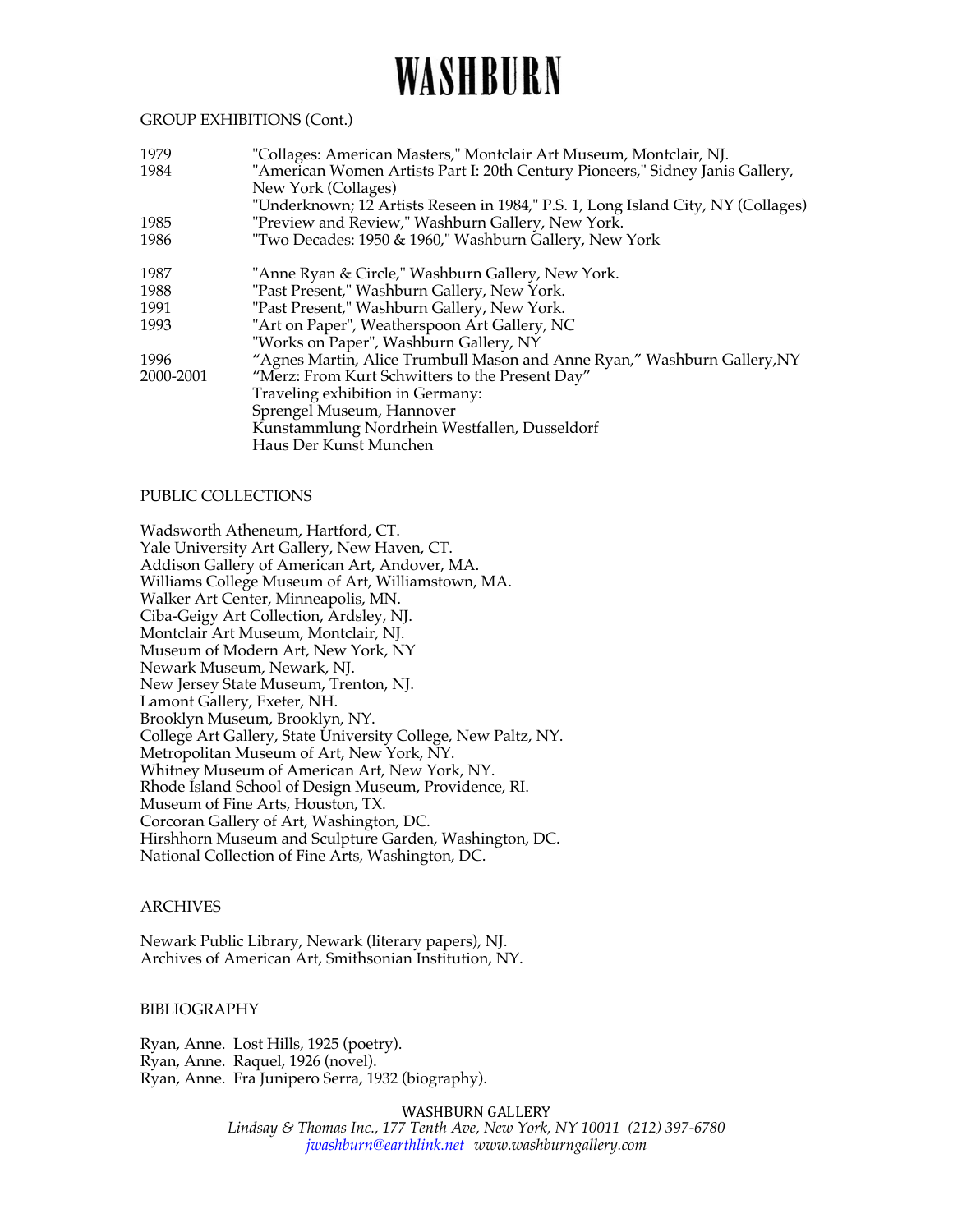### BIBLIOGRAPHY (Cont.)

Fitzsimmons, James. "Fifty-Seventh Street in Review," Art Digest, vol.25, Oct. 1, 1950, p.19. Preston, Stuart. New York Times, October 1, 1950, p.9. Fitzsimmons, James. "Fifty-Seventh Street in Review," <u>Art Digest</u>, vol.26, Oct. 15, 1951, p.18. Goodnough, Robert. "Reviews and Previews," <u>Art News</u>, vol.50, Nov. 1951, p.51. Ryan, Anne. "Fear," Botteghe Oscure, vol.10, 1952 (story). Guest, Barbara. "Reviews and Previews," Art News, vol.52, Jan. 1954, p.69. Preston, Stuart. New York Times, Jan. 9, 1954, p.12. Sawin, Martica. TFifty-Seventh Street," Art Digest, vol.28, Jan. 15, 1954, p.17. Ryan, Anne. "She was Divorced," Folder Magazine, 1954 (story). Ryan, Anne. "Ludvica," Paris Review, 1954 (story). Hess, Thomas. "Reviews and Previews," Art News vol.54, April 1955, p.48. Preston, Stuart. "Artists of Personal Vision," New York Times, April 10, 1955, Section 2, p.11. Sawin, Martica. "Fortnight in Review," <u>Art Digest</u>, vol.29, April 15, 1955, p.21. Gage, Otis. "Art," <u>Art and Architecture</u>, vol.72, May 1955, p.8. Porter, Fairfield. "Reviews and Previews," <u>Art News</u>, vol.56, Dec. 1957,p.11.Ryan, Anne. "Darkest Leaf," Botteghe Oscure, vol.22, 1958 (story, published posthumously). Windham, Donald. "A Note on Anne Ryan," Botteghe Oscure, vol.22, 1958, pp. 267-71. Breuning, Margaret. "Margaret Breuning Writes," Arts, vol.32, Dec. 1957, p.51. Demott, Helen. "Reviews and Previews," Art News, vol.62, May 1963, p.10. H.D.M. "Reviews and Previews," Art News, vol.67, March 1968, p.24. "Art in New York," Time, February 16, 1968. Kramer, Hilton. "Anne Ryan: Bigness on a Small Scale," New York Times, Feb. 3, 1968, p.25, ills. Lanes, Jerrold. "Current and Forthcoming Exhibitions: New York," The Burlington Magazine, vol.110, Mar. 1, 1968,pp.169-70. Review, Time, Jan.24, 1969, ills. Ashberry, John. "A Place for Everything," <u>Art News</u>, vol.69, Mar. 1970, p.32. Ratcliff, Carter. "New York," <u>Art International</u>, vol.14, Summer 1970, p.141 Kramer, Hilton. "Review," <u>New York Times</u>, Sept. 12, 1973. "The Educated Eye: Studies in Curatorial Problems," Metropolitan Museum of Art and Institute of Fine Arts, New York University, 1973, pp.22-23. "Goings on About Town," The New Yorker, April 8, 1974, p.12. Halasz, Piri. "A Trenton Exhibit Celebrates the Wonders of Collage," New York Times, Nov. 17, 1974, p.33, B+W of Ryan. "Review," The Village Voice, Dec. 9, 1974. Forgey, Benjamin. "Anne Ryan's Overlooked Collages Turn Out An Unexpected Delight," Washington Star-News, June 11, 1974, p.D-3, ills. Heinemann, Susan. "Review," Artforum, June 1974, pp.76-77, ills. NO. 419, 1952, collage. "Anne Ryan Collages," Marlborough Gallery, New York, 1974. Kramer, Hilton. "Women of Different Artistic Generations," New York Times, Mar. 24, 1974, ills. No. 303, 1950, collage. Windham, D. Artforum, vol.12 June 1974, pp.76-77. Windham, D. "Anne Ryan and her Collages," Art News, vol.73, May 1974, pp.76-78. Frank, Peter. Art in America, vol.62, Sept. 1974, p.118. Faunce, Sarah. Anne Ryan Collages, The Brooklyn Museum, 1974; and National Collection of Fine Arts, Smithsonian Institution, 1974. Bell, Jane. "Anne Ryan at Marlborough," Arts Magazine, Jan. 1975, p.20, ills. No. 426, 1952, collage. Myers, John Bernard. "Anne Ryan's Interior Castle," Archives of American Art Journal, vol.15, No.3, 1975, pp.8-11. Derfner, Phyllis. "New York Letter," Art International, vol.19, Jan. 1975, p.45. Baro, Gene and Crispo, Andrew. "Twelve Americans: Masters of Collage," Andrew Crispo Gallery, New York, 1977, catalogue. Myers, John Bernard. Arts Magazine, vol.51, May 1977, p.21, ills. No.625, 1953, collage. Cavaliere, Barbara. "Arts Reviews," *Arts Magazine*, vol.51, June 1977, pp.26-27. Kramer, Hilton. "Art: Collages of Many Persuasions," New York Times, June, 1977.

WASHBURN GALLERY

*Lindsay & Thomas Inc., 177 Tenth Ave, New York, NY 10011 (212) 397-6780 jwashburn@earthlink.net www.washburngallery.com*